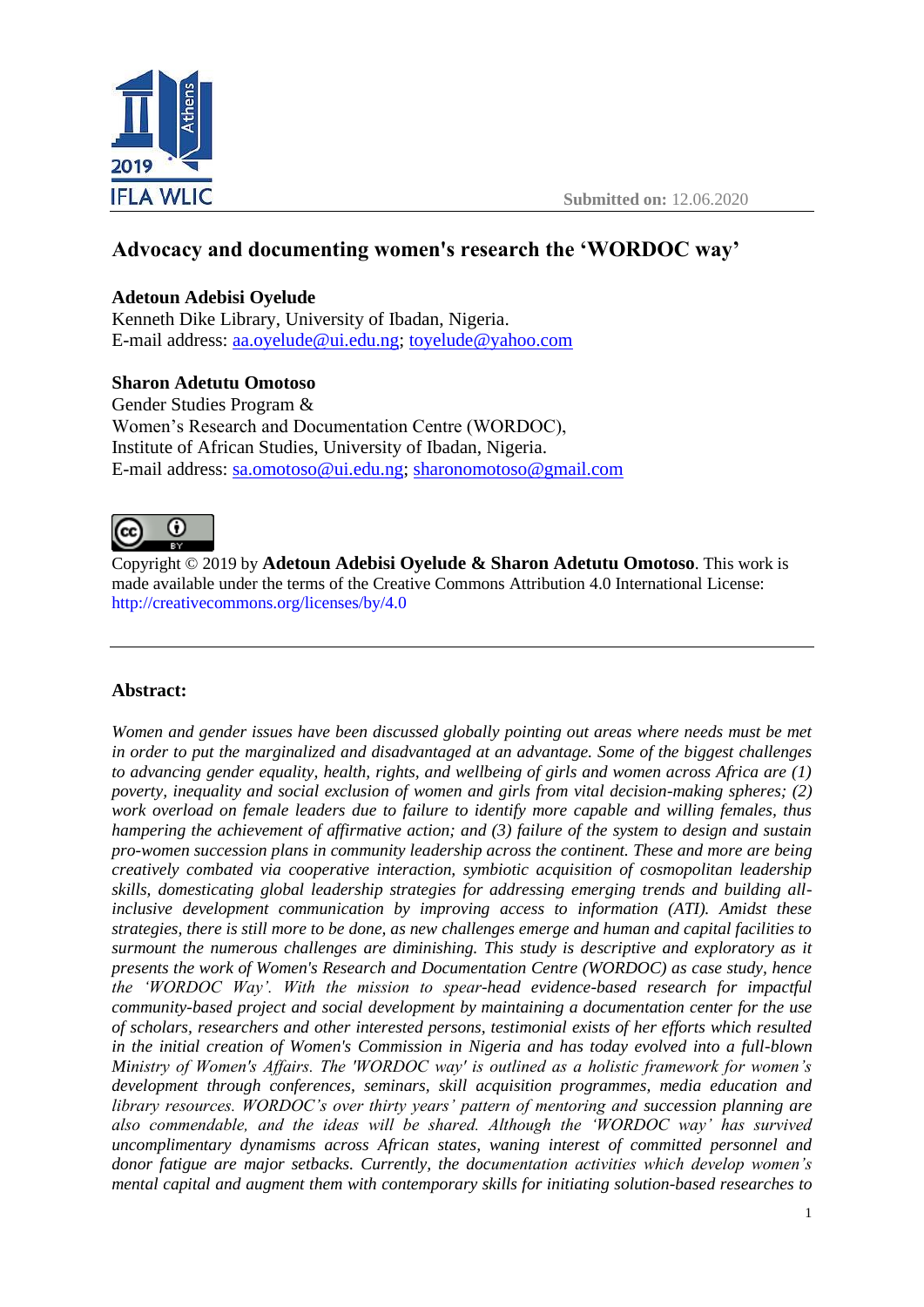*immediate problems in their communities are being run. Plans for expanding the library facilities to that of a resource center, well-equipped and remotely linked globally to similar centers worldwide are equally underway and outlined in this paper. Recommendations are made for using the advocacy methodology and grassroots participatory model in achieving the goals.*

**Keywords:** Advocacy; Documenting; Women's research; 'WORDOC Way'; Special Libraries.

### **Introduction**

In the early 80s, activities of female scholars across Nigeria in collaboration with their colleagues birthed the need to establish a center which would formally harness efforts of researchers, non-governmental bodies, multi-national agencies and grassroots mobilizers for women's development. The Women's Research and Documentation Center (WORDOC) thus received approval for its creation in 1986 and was established in 1987 with the aim of coordinating research and documentation efforts of various women research groups. As an initiative of Professor Bolanle Awe, then Dr. Bolanle Awe, she was closely assisted by colleagues including Nina Mba and La Ray Denzer of the Institute of African Studies (IAS), University of Ibadan. WORDOC today stands as a rallying point for encouraging documentation on women's issues in Nigeria. "The number of NGOs managed by women showed that, contrary to conventional stereotyping, women have remarkable organizational and mobilization capacity, that is yet to be fully exploited by them and other agencies interested in lightening the burden of women for a balanced and sustainable national development" (Arum, 2010).

Sheldon (2005:268) had earlier noted WORDOC's role as an important repository in collecting materials pertaining to women. Affirming that sites for teaching and researching gender and women's studies are variously patterned across Africa, Mama (2005) recognized WORDOC as one of the oldest Women's center on the continent. Similarly, a news article by Falola (2018) confirmed the role of WORDOC as a documentation and advocacy centre. It states that; "WORDOC is a resource centre for research in women's and gender studies, and also serves as an advocacy group on causes that affect women in the Nigerian social and political spheres. WORDOC provides documentation on issues that affect women, creates opportunities, and works to influence state policy to positively affect women. The group is one of the very few research centres available in Nigeria that focuses on women and their causes" (Falola, 2018).

As a result of the advocacy and documentation work of WORDOC, researchers have written on the various aspects of the work the Centre does. Fijabi and Opeke (2001) reported that the library arm of the centre systematically collects documents and disseminates materials on women and women's studies to researchers and the general public. Oyelude (2003) noted WORDOC's use as an International Centre evidenced by the variety of places from which researchers visit the library. This was one of the findings drawn from a study on 10 years of WORDOC's existence at that time.

Karunwi (2004) developed a classificatory scheme through which NGOs can be appropriately viewed. According to her, NGOs in Nigeria can be categorized into four groups: professional groups, activist women's group, research driven groups and women's religious groups. The professional groups focus on the struggle to empower women in their respective professions, while the activist women's groups are concerned with the total emancipation of women and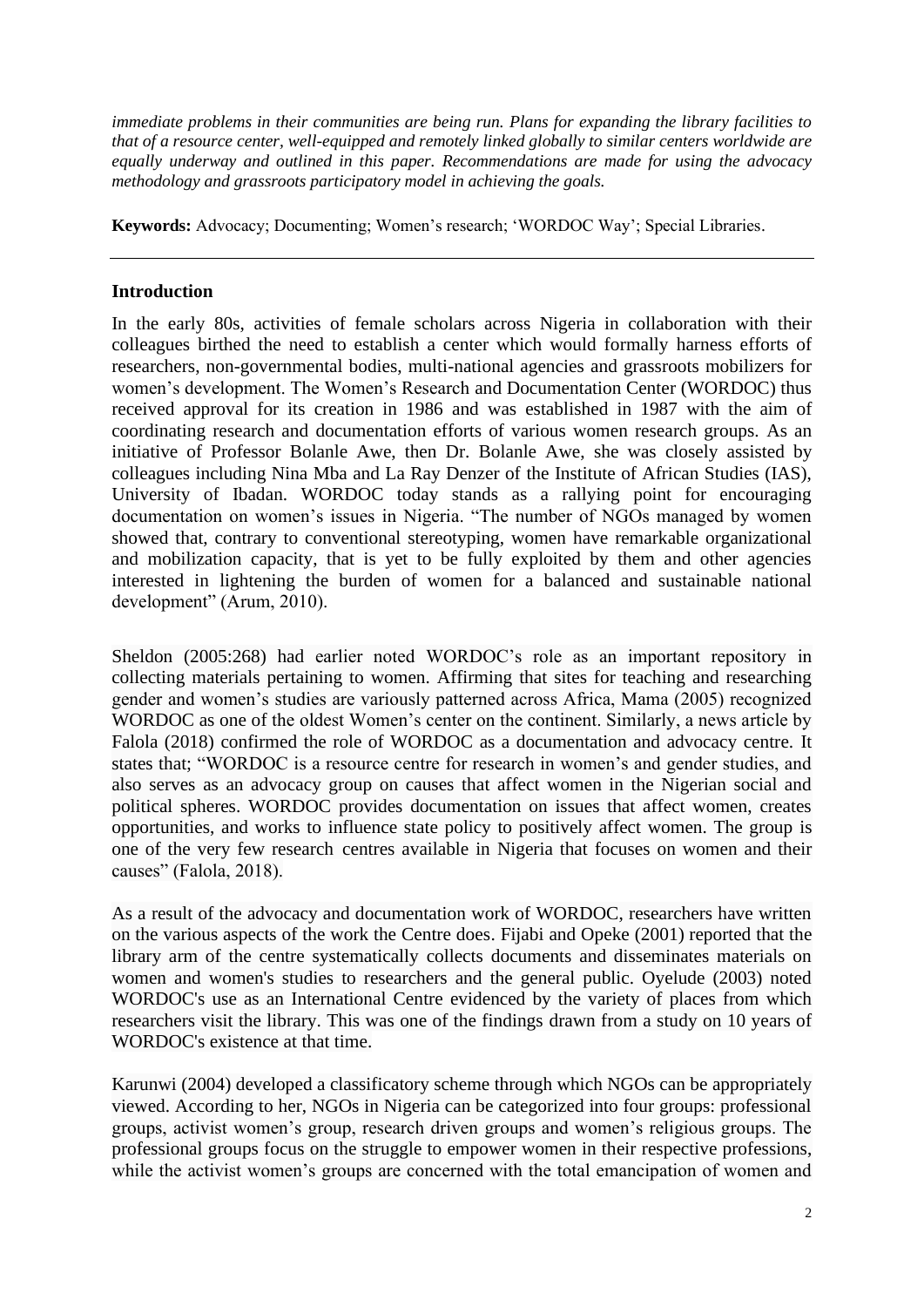the eradication of any form of class inequality and oppression. Research-driven groups, for their part, deal with the research and documentation of activities of women in gender-related fields, and women's religious groups concern themselves with the eradication of harmful traditional practices against women. Although WORDOC primarily falls into the category of research-driven groups, the Center has combined involvement in popular education and outreach work with academic education.

Pereira (2004) observed that although several universities in Nigeria tried to establish gender studies centres way back in the early 80s, they all struggled from "lack of funding, insufficient institutional support and lack of autonomy in decision-making". The Women's Research and Documentation Centre (WORDOC) since 1987 was the centre that organized seminars, workshops, conferences and public lectures on women and gender issues. The great work done by WORDOC in peace brokerage in particular is commended by Omotayo (2005) in her study on WORDOC. The documentation centre is described as one that "disseminates information by preparing accessions lists, compilation of bibliographies; display of current periodicals; selective dissemination of information (SDI) and related activities. It also organizes public lectures for women, sometimes in local languages to reach the grassroots women. Information is transmitted via a variety of channels such as newspapers, mail, magazines, pamphlets, books, electronic and telecommunication media of television, radio and telephone."

With regards to documentation of women, it was argued that "one of the major reasons for the paucity of data on women and a highly prejudiced view about their contributions in the informal and formal sectors is because much of the earlier studies has been conducted by men who tended to view their subjects from a male perspective" (WORDOC Newsletter, 1987: editorial page). It is in the spirit of building linkages with scholars and providing a more balanced picture of women's role in the society that the WORDOC library was opened. The WORDOC library commenced operation in 1989 to provide rare intellectual resources gathered from all over the country about women. With a collection of over 6,000 books; numerous seminar and conference papers; journals, magazines and newsletters, journals, newspaper cuttings and articles focusing on women locally and globally, WORDOC has remained a go-to for researchers within and outside the university. Other materials such as photographs of prominent Nigerian women in various fields, bibliographies, audio and audiovisual materials and dissertations and theses of students and researchers who have used the library are also part of her resources (Odejide, 2002).

The following section presents an overview of WORDOC's activities in the last three decades.

# **WORDOC'S Impact in the Society**

WORDOC has remained a force in areas of research, advocacy, networking and social policy.

• "Our efforts at ensuring that women's issues come on the front burner in national discourse and policy intervention have gone a long way in shaping the ongoing history of Nigeria. In this area, we have had to sustain the strategies for bringing research to bear on society and governance. As far back as 1985, a national seminar was held in our Institute on the theme of 'Nigerian Women and National Development' (June 20-21, 1985). This was the springboard from which a campaign was launched calling for a 'permanent commission on women's affairs responsible to the Head of State'.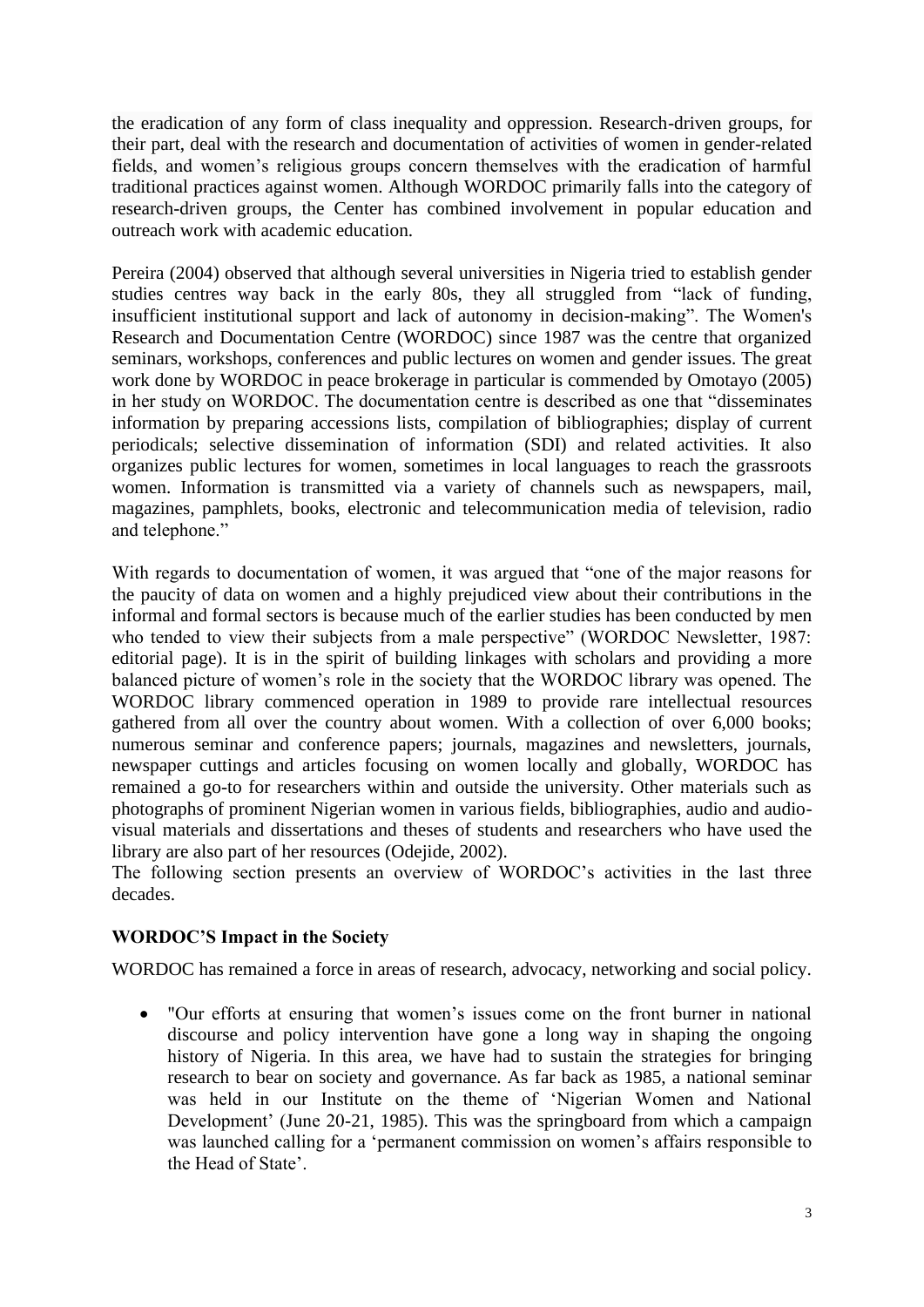- One of WORDOC's first releases was a communiqué which demanded an 'independent National Commission on Women that would be responsible to the President to promote Women's Studies and to initiate reforms in the social, economic, legal and political structure so as to improve the general welfare of women'. In response to this, the National Commission on Women was established by the Federal Government in 1988, and today, there is a Federal Ministry of Women Affairs, which is replicated at the state level.
- Selected members were sent to participate in the summer courses at the Institute in International Development on Gender and Development held in Halifax, Nova Scotia, Canada, 1988. Most of those who participated in the course have reached the peak of their careers and have served at different times as Special Advisers and Chief Executive Officers of Federal Government Agencies in Nigeria.
- WORDOC and Women Caucus of the African Studies Association co-sponsored a panel "Nigerian women and the colonial encounter" in 1988 at Chicago. The programme was chaired by one of WORDOC's members Prof. Omolara Ogundipe-Leslie, a poet and Women's Coordinator for the organization called Mass Mobilization for Social and Economic Recovery (MAMSER).
- Workshop organized by WORDOC in conjunction with Social Science Research Council New York in 1989 with the purpose of providing a platform for researchers to discuss past and currents research on women in business and agribusiness, to develop Africa, especially Nigeria and also provide a learning experience for the participants, particularly graduate students who are just embarking on their research in the area of agriculture.
- Seminar on Nigerian Women and National Development held November 1989 at the IAS under the auspices of WORDOC.
- A joint national workshop sponsored by WORDOC and Canadian university Services, Overseas (CUSO) was held in 1991 on the topic 'Women and the Media in Nigeria'.
- WORDOC presented a case study at the International Workshop on Women Household and Development titled; "Building a Database" at the University of Illinois, Urbana- Champaign, USA.
- WORDOC and Country Women Association of Nigeria (COWAN) jointly sponsored a workshop on women and popular participation in 1992 with the support of the Canadian International Development Agency (CIDA).
- A workshop was held in 1992 in collaboration with WORDOC at the Institute of African Studies, University of Ibadan on the topic "Women and Human Right Abuse in Nigeria".
- A jointly organized workshop with the Library and Educational Technology Consults held in 1992 on the topic "Enhancing the Implementation of Women Development Programmes through Provision and Use of Requisite Information".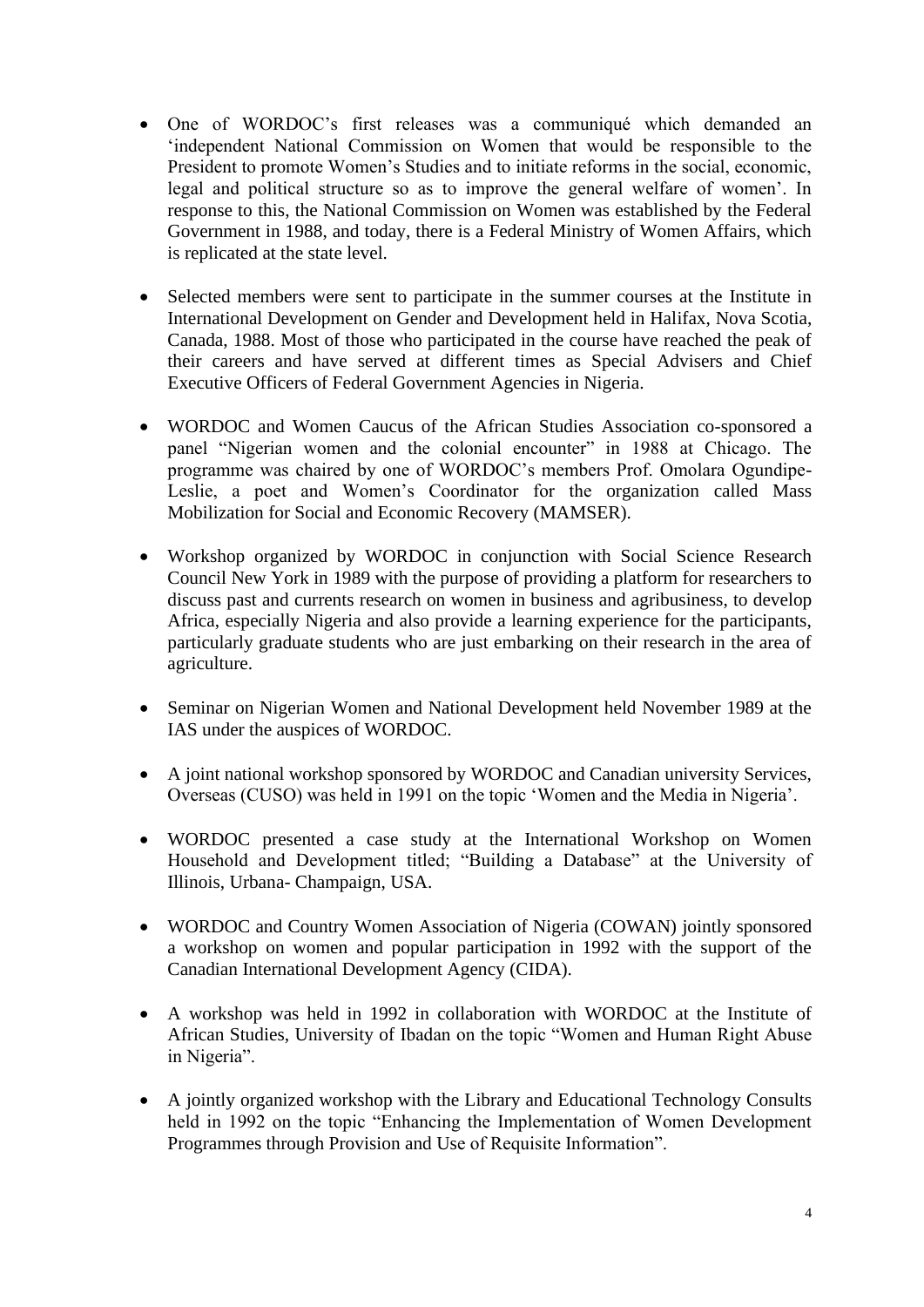- WORDOC participated at the finalization workshop on National Policy on Women in 1993.
- WORDOC is a member of International Meeting of Development Alternatives with Women for a New Era (DAWN).
- WORDOC library is a globally recognized resource for scholars and researchers in women's and gender studies.
- The Lady Bank-Anthony Hall donated to WORDOC and located next to the WORDOC Library, remains a rallying point for all of WORDOC's events within the University of Ibadan.
- WORDOC marked her  $30<sup>th</sup>$  Anniversary in 2017 with a well-attended conference themed "30 years on: What do Women Want, What Should Women Want?
- WORDOC has maintained her monthly seminar in partnership with allied organizations such as: Institute for French Research in Nigeria (IFRA-Nigeria), Center for Applied Ethics and Political Communication in Africa (CAEPOCOM AFRICA), Zion Care Life and Family Impact Foundation (ZIONCLIFF) which currently attracts globally acclaimed scholars and activists.
- An annual Village Square Meeting established since 2017, brings stakeholders from the grassroots to assess progress made, challenges and way forward.
- An annual summit for girls aged 10-18 has been put in place since 2017 to catch girls young on women and gender issues across cultures."

In a report on an event titled "*Pragmatic Inclusion in the Press for Progress"*, in celebration of the International Women's Day (IWD) 2018, Omotoso (2018) observed that in line with WORDOC's focus on research, enlightenment and dissemination of information of benefit to women and policy makers, WORDOC in the year 2017 towards 2018 focused on getting more women into politics, especially for the 2019 general elections [\(https://newspeakonline.com/nigerian-women-psyched-dominate-2019-election-ballots](https://newspeakonline.com/nigerian-women-psyched-dominate-2019-election-ballots-voting/)[voting/\)](https://newspeakonline.com/nigerian-women-psyched-dominate-2019-election-ballots-voting/). To this end, a radio education programme was created to sensitize women on social and political issues as well as mobilize them for holistic development. The WORDOC website - [https://ias-ibadan.org/african-studies-at-ibadan/programmes-and-centers/women-s](https://ias-ibadan.org/african-studies-at-ibadan/programmes-and-centers/women-s-research-and-documentation-centre)[research-and-documentation-centre](https://ias-ibadan.org/african-studies-at-ibadan/programmes-and-centers/women-s-research-and-documentation-centre) - is one of the ways in which the work of WORDOC is disseminated and made known to the whole world. The information connection is important in making women's concerns and solutions to it aired freely, and providing a space for interaction with stakeholders and others with gender concerns. In the same vein, WORDOC maintains her bi-annual newsletter, providing updates on local and global women issues. Indeed, WORDOC has been "a voice in this regard since 1987 and the center currently runs public enlightenment and advocacy programmes on politics and sustainable development issues in selected media across Nigeria" (Omotoso, 2018).

### **Collaboration with Other Stakeholders**

WORDOC collaborates with other stakeholders in the development axis. For example collaboration between WORDOC and the French Research Institute (IFRA) produced an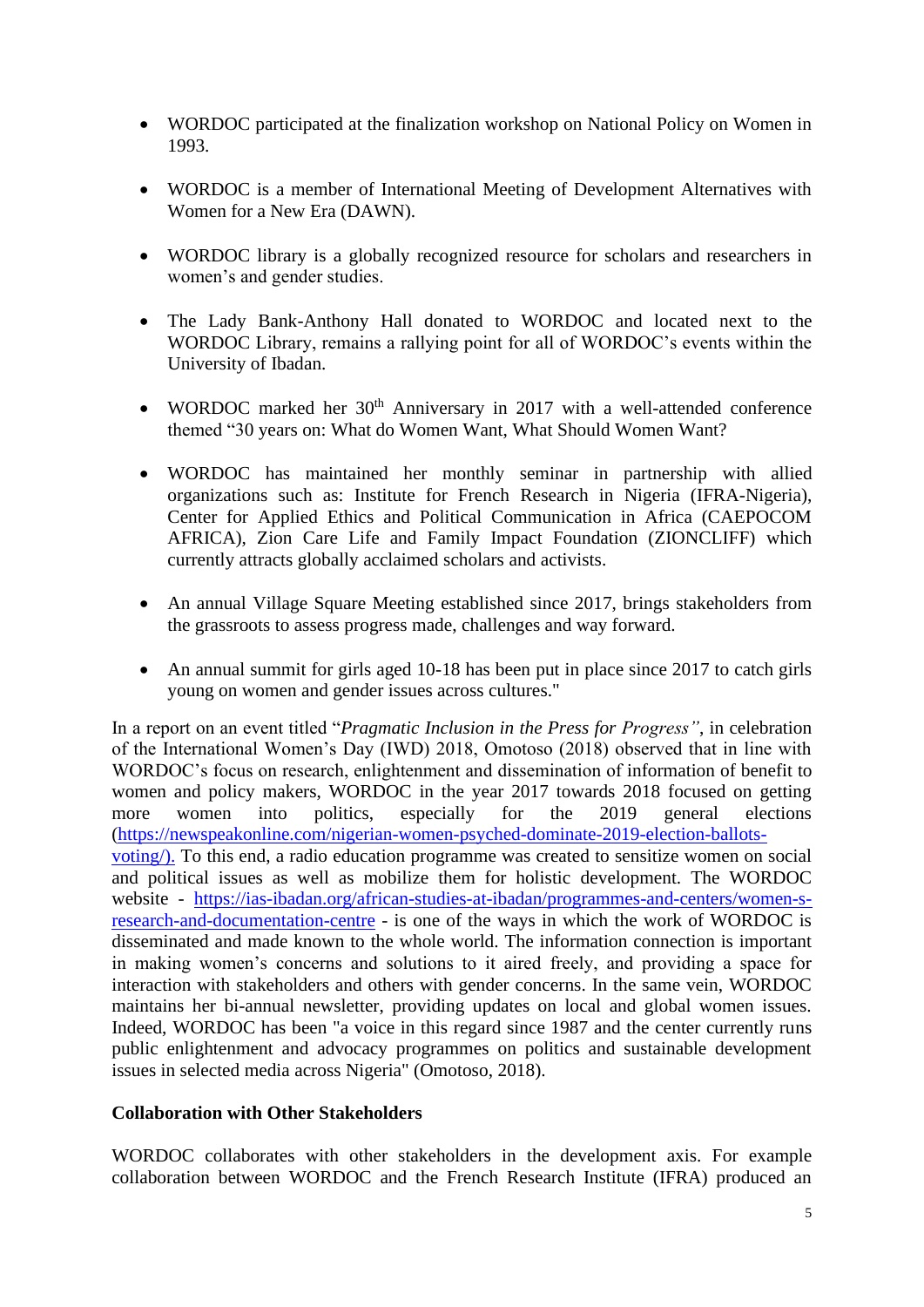IFRA/WORDOC Art Performance: "Hear Word! Naija Women Talk True". This performance took place on Wednesday  $12<sup>th</sup>$  of July 2017. This innovative performance addressed real-life issues experienced by Nigerian women. The performance, inspired by the famous *Vagina Monologues*, examined an array of cultural and societal norms oppressing women in Nigeria through comic and tragic situations that constantly shifted the audience from laughter to tears. It incorporated dancing and singing into scenes of intense and thoughtprovoking monologues and managed to deal elegantly with sensitive topics like physical and psychological domestic violence and female economic independence and leadership [\(https://www.ifra-nigeria.org/scientific-events/exhibitions-screenings-performances/205-ifra](https://www.ifra-nigeria.org/scientific-events/exhibitions-screenings-performances/205-ifra-wordoc-art-performance-hear-word-naija-women-talk-true)[wordoc-art-performance-hear-word-naija-women-talk-true\)](https://www.ifra-nigeria.org/scientific-events/exhibitions-screenings-performances/205-ifra-wordoc-art-performance-hear-word-naija-women-talk-true). This is the type of advocacy that the Women's Research and Documentation Centre does. The popular culture method of connecting with the public is used to advantage by incorporating drama, role play, music and dance in what is termed "edutainment" to get advocacy messages across to support women's activities.

The Women's Research and Documentation Centre (WORDOC), University of Ibadan, has teamed up with popular radio stations to encourage women's participation in politics. A live Yoruba public enlightenment programme on Splash FM tagged "Gbogbo wa la lo'selu" (Politics is for all), is the product of such partnerships aimed at giving women a louder voice in politics and governance. The programme, which started on January 16, 2019, is aired live every Wednesday between 11am – 12pm. Members of the public phone in to ask the guests on the programme questions on the various topics presented on women and politics. This is one of the advocacy programmes of WORDOC as reported by Olowoyeye (2019).

The Documentation arm of WORDOC is the one that has the library set up and stocked with books, journals, magazines and non-book resources about women, written mainly by women, for women and men. The Centre welcomes researchers to use the library facilities and requests that copies of the outcome of research on women and gender studies be donated to the library after the completion of the research. This is following the 'give back to the community' pattern of disseminating research results. Oladejo (2018) noted how WORDOC library has provided resources on history of women, documenting women in Nigeria, Africa and beyond. The WORDOC library and its staff are involved in not only the library aspect, but also in facilitating workshops and seminars organized by the Centre. Materials for these programmes are provided and displayed at the venue of the programmes. The collections of Women's history are made available in the library.

The following section provides insight into strategies for WORDOC's success story in the last three decades.

# **The WORDOC Way**

Odejide (2002) describes WORDOC's incorporation into an existing institutional structure with multi-disciplinary orientation and flexibility as an advantage. She equally applauds the Center's administration as an autonomous unit, which allowed her to pursue distinct political and intellectual goals, aiding her to operate like a civil society organization, rather than as a typical academic unit, thus making it easy to adopt an activist stance in responding to national and international issues.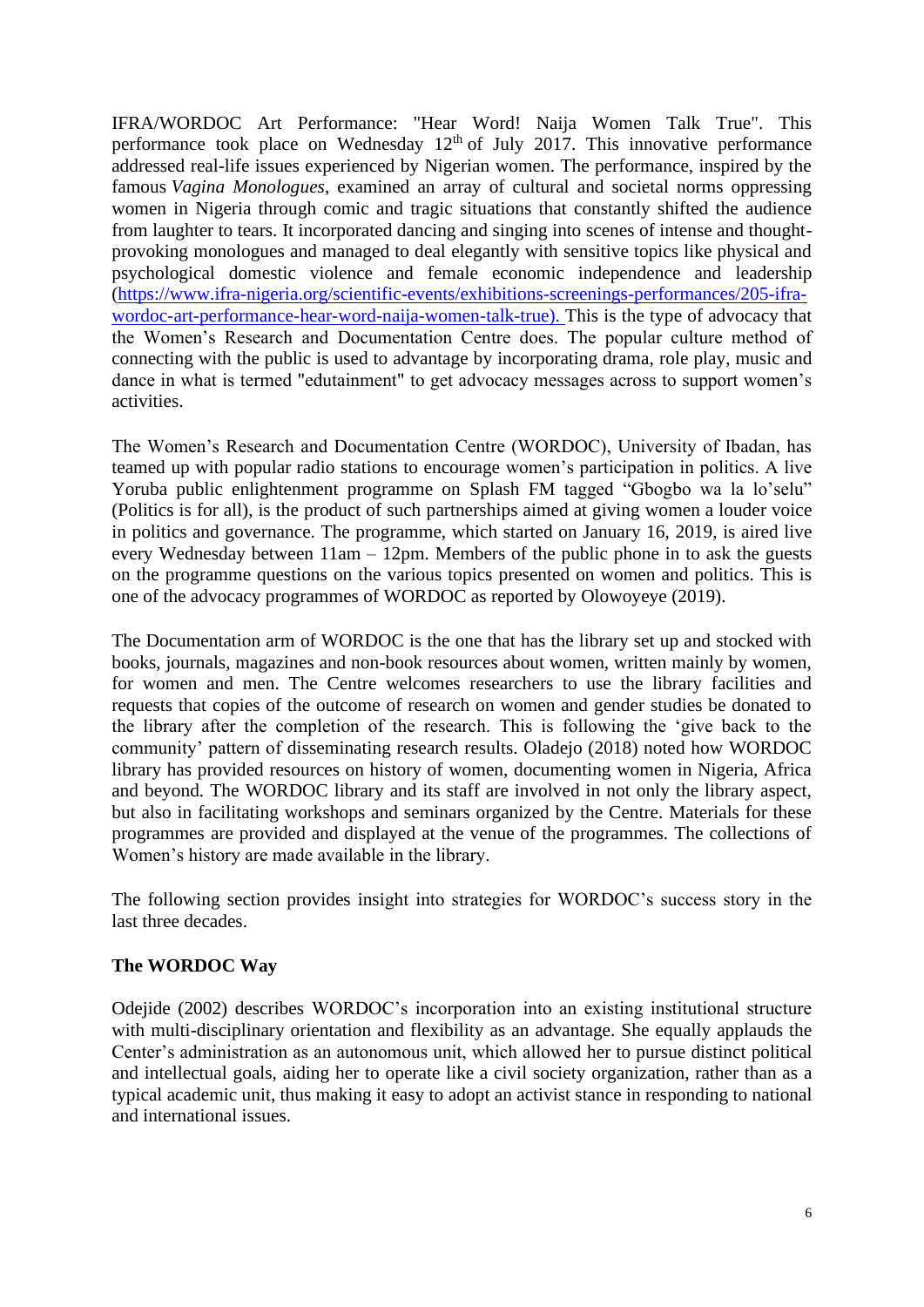The 'WORDOC way' is deliberate, strategic and development-focused which has sustained the Center, enriched her goodwill and rendered her relevant over the last three decades. Some of the strategies are discussed below:

1. Team- and ally-building: The leadership of WORDOC in the early years maintained a multi-disciplinary approach which did not restrict participation within the academia, but carefully sought out relevant stakeholders and built a database of their contacts, areas of expertise and relevant projects. Having maintained close working relationships with International bodies including the Ford Foundation, MacArthur Foundation, Canadian International Development Agency and in countries including Germany, Australia, Malaysia, China among others, ally-building across continents remains core to her activities.

2. Mentorship and succession planning: WORDOC has sustained strong impact across generations by raising mentees on a continual basis. Mentees are passed on to be mentored by senior members who in turn mentor other upcoming mentees. This has made crossgenerational impacts possible in WORDOC's leadership and membership. It has also afforded stakeholders to retain and work towards achieving the Center's objectives which over the years have been reviewed to meet new societal challenges.

3. Creativity and versatility: WORDOC has creatively reached out to girls and women across ages, class and spheres. By this, she has produced national and international figures in public and private sectors, locally and internationally. WORDOC has retained active participation in the annual University of Ibadan Research and Development Fair where research finding and innovations are displayed and shared with the general public to draw stakeholders' attention to possible collaborative outlets.

4. Value-driven activities: As current challenges were addressed and new challenges emerged, WORDOC has in the last three decades retained her values, providing salient research materials, developing research areas, speaking truth to power, advocacy and grassroots development. Recent research pointed at the need for placemaking (a multi-faceted approach to the planning, design and management of public spaces), for women in South Africa and Nigeria. To this end, two researchers, Adetoun Oyelude (in March 2019) and Myriam Houssay (in April 2019), presented papers at WORDOC's Monthly seminar, putting out a call to action in South Africa and Nigeria.

5. Integrity of leadership and accountability: All activities of WORDOC in the last three decades are fully documented and details made available for interested persons or organizations. This is much different from prevalent trends among organizations in Nigeria where finances and other internal activities are not fully documented.

6. Media engagement: Having recognized media power, WORDOC engages continually with the media (local, national and global) to disseminate information about her activities, to cultivate public perception on prevalent girls' and women's issues and to present her positions on such (Omotoso, 2019).

7. Appraisal and re-appraisal of projects: Every conference, outreach, advocacy, workshops or policy documents which have emerged from WORDOC are frequently subjected to appraisal to ensure that the objectives for which such projects were floated are achieved. Where lapses have been found, WORDOC has always sought partnerships and collaborations to re-visit the issues and ensure that things are done properly.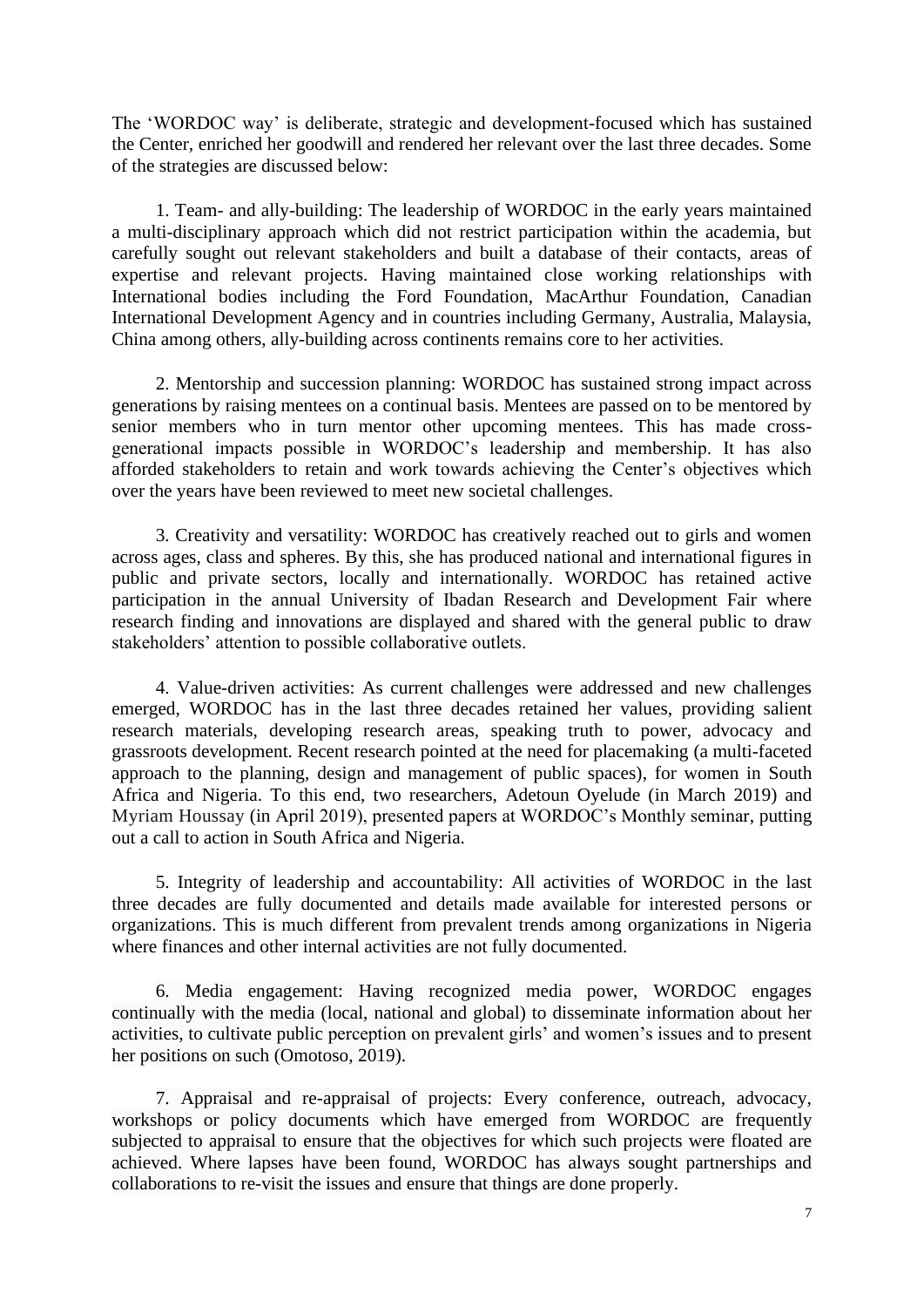8. Providing Access to Information: In a bid to provide solutions to contemporary issues affecting women and girls, WORDOC remains a crucial point of access to information for women, girls, and researchers on women and gender issues. The library and documentation centre is a reference point and information node. Small as the space housing it is, very valuable knowledge is stored in it, and through information and communication technology, access to global information is provided for users of WORDOC Library. Plans are underway for lateral expansion of WORDOC space to sit more than the 20 persons it currently sits, and to make its scope broader as proposed by scholars (Fijabi & Opeke, 2001; Oyelude, 2003).

It is envisaged that the expansion will include the extension of the opening hours, the provision of more ICT facilities and inclusion of space for meetings, formal and informal activities of WORDOC and her collaborators. It could as well provide space to accommodate a blend of activities that can conveniently offer placemaking use that spans generations of females especially from the cradle to old age.

#### **Conclusion**

For advocacy and documentation to have the necessary impact on women's issues, it is imperative that goals should be properly set and those to implement the goals identified and appropriately empowered. Partnerships need to be established and sustained, with mentorship relationships forged. Seemingly unlike research areas or interests can be harnessed. Women must be mentored for productive and harmonious collaborations. The 'give back to the community' grassroots participatory approach to development used by WORDOC for its advocacy work and the deliberate, strategic and development-focused agenda which has sustained the Center are worth emulating. The Documentation work of WORDOC is a continuous work in progress which constantly calls for global support. With advocacy, documentation and more support, additional successes can be recorded to produce sets of united people advocating for and documenting women.

#### **References**

Arum, I. 2010. Women NGO's and Women Empowerment in Nigeria. *African Research Review. An International Multi-Disciplinary Journal, Ethiopia*, 4 (3b); 272-280. Falola, T. & Aderinto, S. 2010. Nigeria, Nationalism and Writing History. New York: University of Rochester Press.

Fijabi, A.A. and Opeke, R.O. 2001. An appraisal of information dissemination pattern of Women Research and Documentation Centre (WORDOC) library in Nigeria, *Nigerian Libraries*, 35, 1; 33-41.

Houssay, M. 2019. "Dis-locations: Understanding public space from Cape Town" Paper delivered at the April edition of the WORDOC-IFRA Monthly Seminar. Ibadan: Institute of African Studies. April 11, 2019

Karunwi, A. 2004. The role of NGOs in gender awareness. In Akinboye, S.O. (ed.) Paradox of Gender Equality in Nigeria, pp. 188-203. Concept Publications, Lagos.